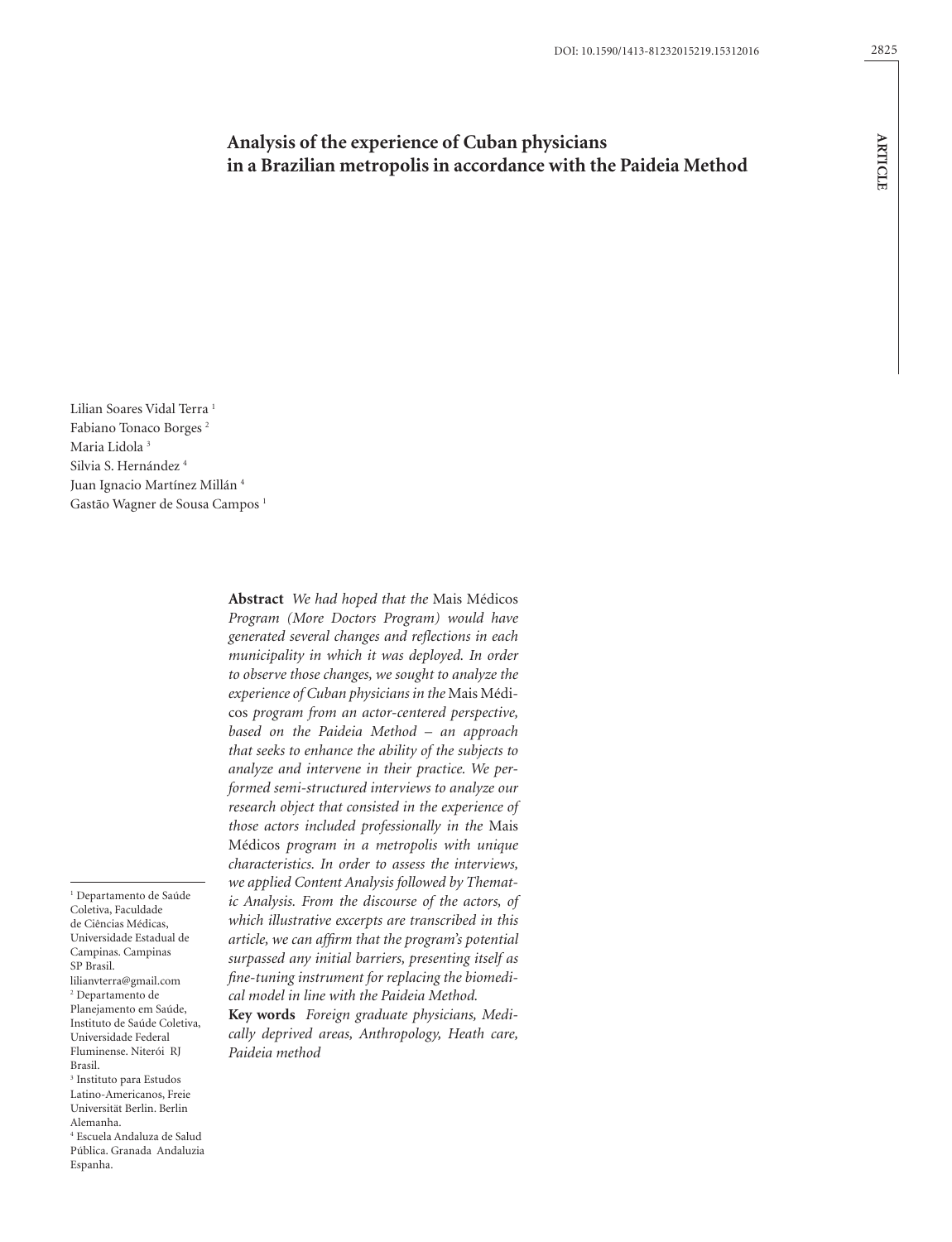# **Introduction**

For the Unified Health System (SUS), the *Mais Médicos* program (More Doctors Program) represents a political achievement during the course of a long process of guaranteeing the Right to Health in Brazil. The Program took physicians to areas of the country that lacked any health care. These locations were among the most remote in the country, the poorest (the group of the 100 poorest municipalities in Brazil) and the most socially vulnerable. Faced with a lack of physicians, the Program also proposed to improve the quality of Primary Health Care (PHC), and in particular, to promote changes in the Brazilian medical training system $^1$ .

On the basis of providing emergency care and international recruitment, it was decided to enable, firstly, Brazilian physicians, secondly Brazilian physicians who had qualified abroad and, finally, foreign physicians, to participate in this Program. In this last group, most of those participating in the Program were Cuban physicians – resulting from the agreement between Brazil, Cuba and the Pan-American Health Organization (PAHO) – as well as participants from other countries, including Spain, Portugal and Argentina. At the end of 2015, there were around 14,500 professionals working in the *Mais Médicos* Program, of which 11,400 were Cuban physicians<sup>2</sup>.

We already know that, up until 2015, the Cuban exchange physicians represented nearly 30% of the total number of physicians working in the family health teams in 2014. Cavalcanti et al.3 estimated that nearly 60% of the Brazilian municipalities were covered by at least one physician belonging to the exchange program. The authors compared data from DATASUS and from the PAHO in relation to the distribution of these professionals, and found that, proportionally, most of the municipalities in the Northern region of Brazil were covered by Cuban exchange physicians (78%) followed by the South (69%), the Northeast (68%), Central West region (59%) and Southeast (50%).

## **Study issue and objective**

The scenario for our investigation was a town recognized as being a paradigm location for the implementation of the Unified Health System (SUS), namely a (re)invention laboratory of healthcare in Brazil<sup>4</sup>. It was in this place, and in view of the living testimony of the history of collective health care, that we proposed to find

out how foreign physicians viewed the work of the SUS, based on the traditional liberal-public health care or Flexnerian-biomedicine in health care, even within a public subsystem<sup>5,6</sup>. This legacy co-exists with counter-hegemonic movements, among which we examined the Paideia Method and Expanded Clinical Practice or the Clinical Treatment of the Individual<sup>7</sup>.

We started with the proposition that the *Mais Médicos* Program is not simply the result of an anonymous dynamic between supply and demand that takes place merely as the result of administrative procedures and pre-defined protocols, even if its implementation on a local level occur in a universal and anonymous form. On the contrary, we understand that the procedures and events are made by and between people, who also have their own ambitions, visions and interpretations, but who are at the same time inserted into and are active within institutional structures (including institutional action protocols and ethics) and social structures (which include, especially in the case of physicians, professional positions and belonging to social hierarchies, for example, according to class, skin color/ethnicity and gender). The subjectivity of the reality of these social actors is the scope of this study. The Cuban *Mais Médicos* Program exchange physicians played an institutional role in two public health systems, on the one hand, they fully intended to eliminate their subjectivities, and on the other hand, were socially stigmatized for being 'foreigners' and 'communists'.

At this crossroads of ideas and ideologies, and by using the Paideia Method, we analyzed the experiences of these individuals from an ethnographic actor-centered perspective. For this reason, we did not omit to discuss the potential of the *Mais Médicos* Program as a project to change the biomedical paradigm and consolidate the Right to Health in Brazil.

# **The Paideian Method and Expanded Clinical Practice**

The Brazilian Sanitary Reform Movement (RSB) initiated the debate of prioritizing PHC as a strategic issue for the construction of a national health system. As noted by Starfield<sup>8</sup>, this involves a movement common to industrialized nations and upon which the World Health Organization (WHO) launched the Ljubljana Charter, a proposal to reorganize health care networks that were aimed at generically optimizing the health of the population. This Charter proposed a ser-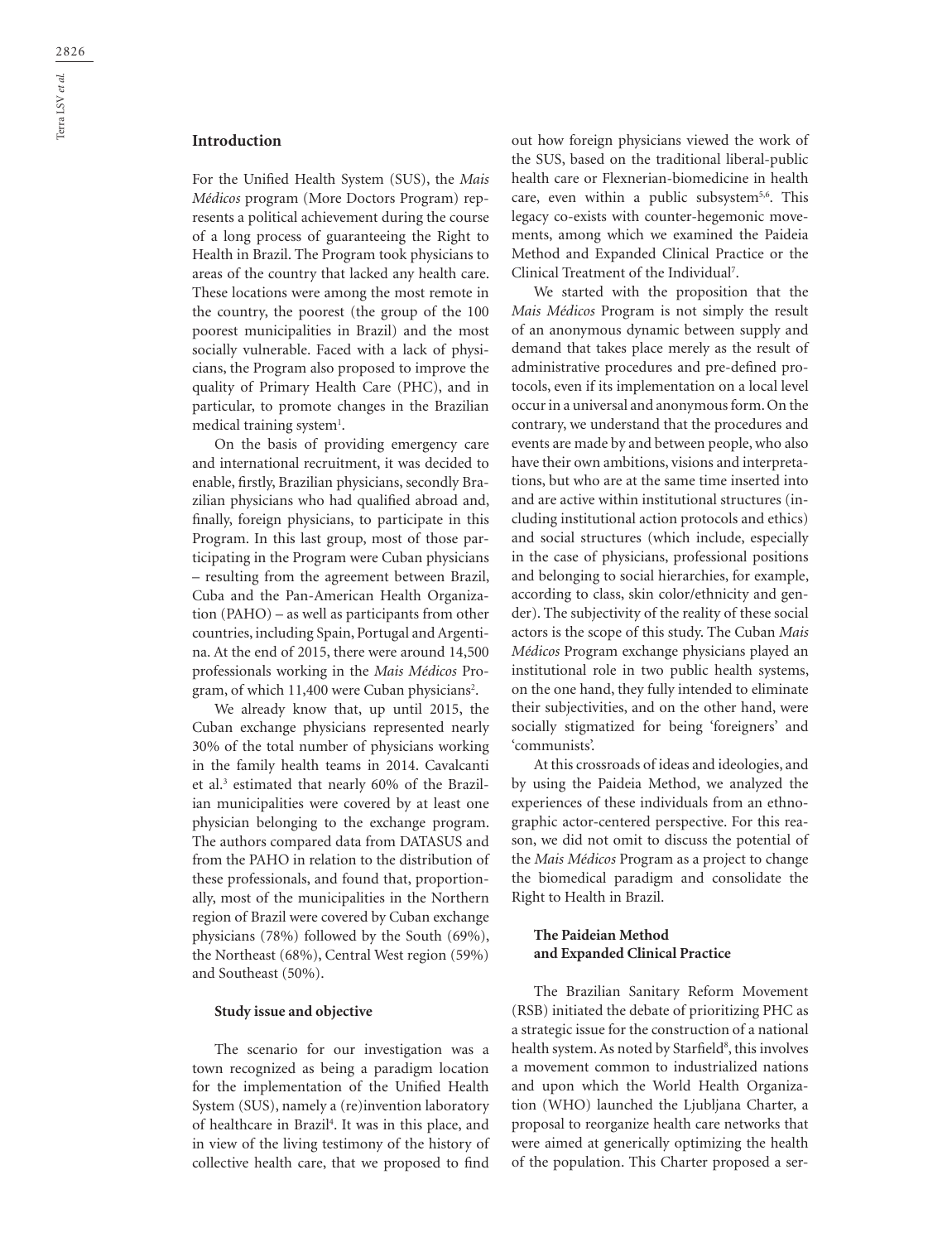2827

vice that would be directed towards protecting and promoting healthcare, focused on individuals, so that citizens could influence the services and be responsible for their own health; and that focused on quality, including a cost-effectiveness relationship, among other issues. In order to succeed in this role, PHC should consider all health determinants, that is to say, the means and social and physical conditions in which individuals are inserted, rather than just concentrating on their individual illnesses.

Brazil and Cuba both share aspirations for universal and egalitarian medicine. However, even though they have successfully managed to deploy a universal health system that is centered on PHC as being responsible for health care<sup>8</sup>, in order for the SUS to be effective in carrying out its principles, it will be necessary to supersede the biomedical model. This is because there is countless evidence that the deployment of a model centered on PHC has not been sufficient in itself to supersede a hegemonic biomedicine rationale. It has become abundantly clear that clinical practice cannot forgo considering the individual as the central purpose of its work, no longer disassociating illness from the significance and meaning attributed to it by the patient<sup>9,10</sup>. A model has prevailed in which life is not the central scope of clinical practice and a person's body is seen as a place for intervention, like an extremely complex machine, divided into parts that are inter-related, satisfying natural and psychologically perfect laws<sup>11</sup>. A physician treats this machine as a mechanic does, making constant inspections and adjustments, so that the individual feels fragmented, one of the most visible consequences of this being an estrangement in the physician-patient relationship<sup>12</sup>.

In this sense, discussions related to the failure of the biomedical model and proposals for a model that can replace it have been a regular subject for debate in the field of Public Health in Brazil since the 1970s, when Social Medicine began to approach health-illness as a socio-historically established phenomenon. Subjectivity entered into the question at an even later date, when the inter-relational dimension of health work and analyzing the affective and power relationships that are established in this encounter were included in the agenda<sup>13-16</sup>.

Among the different proposals that seek an alternative that embraces all these issues, we would highlight the Paideia Method, proposed by Cam $pos<sup>17</sup>$ . Inspired by the Paideia concept – a Greek idea linked to the ideal of educational training,

which sought to develop a man's full potential, in such a way that he could become a better cit $i$ zen<sup>18</sup> – this author proposed a method where strengthening the Individual and democratizing institutions are the two main paths to reformulate and supersede the hegemonic management rationale<sup>17,19</sup>. Opinions have been voiced from the field of politics and management together with those that originated in teaching, psychoanalysis and institutional analysis, in favor of the democratization of organizations based on organized collective training that, in the case of the SUS, are aimed at three objectives: the enhancement of health; the professional and personal fulfillment of members of staff; and the replication of this same ideal as a democratic policy and comprehensive system. Thus, the Paideia Method seeks to increase the capacity of individuals to analyze and intervene in this practice. This will be reflected not only in the management of systems, but also in the construction of the network, formulation of policies, including the training of professionals, as well as in daily clinical practice, forming health teams, and the construction of a therapeutic project.

There is an understanding, in the Paideia Method, that this type of clinical practice depends on the existence of an ongoing liaison between professionals and patients, families or communities, which means that this cannot be exercised in emergency health posts or in random locations, but rather in districts belonging to that particular community. Community Medicine and Extended Clinical Practice represent a joint effort to increase the self-care and self-sufficiency coefficient of patients, families and communities. They seek to fight against the medicalization, institutionalization and excessive dependence of individuals on professionals and health services, in contrast to the biomedicine model.

#### **Methods**

#### **Outline**

This study was constructed using qualitative methods, which we worked on from an actor-centered perspective and that were influenced by social anthropology<sup>20-22</sup>. We understand this method as an intentional legitimation movement by the researchers of the subjectivation processes of reality by the social actors, namely individuals who are simultaneously inserted in and acting within institutional structures.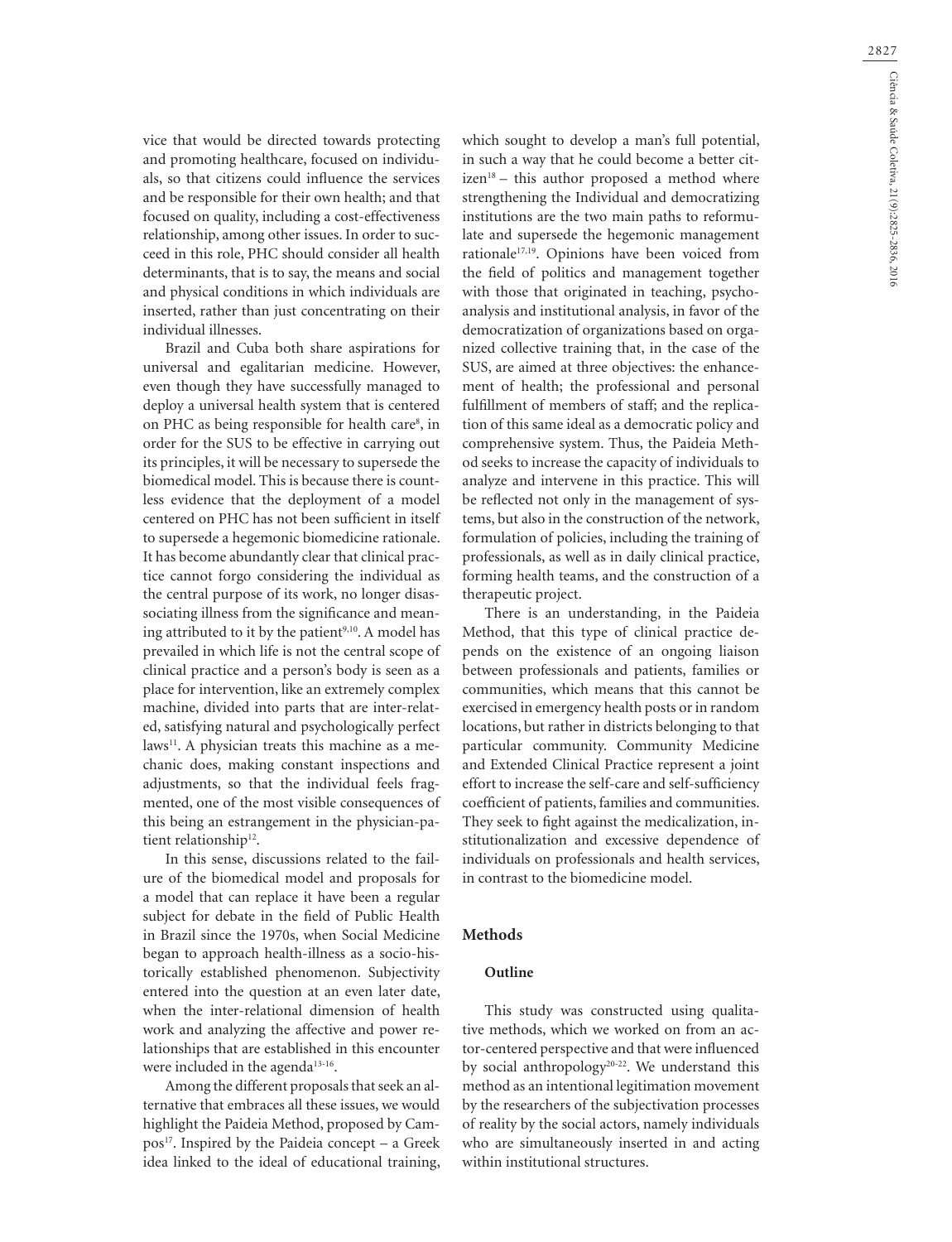We decided to use this study perspective in order to distance ourselves from the goal-narrative constructed by the medical missionary worker without, however, detracting from the legitimacy of the 'institutional' language. We included questions in our semi-structured research that embraced the narrative of an individual worker and actor. We dealt with three types of questions: (a) experiences from an immigrant's standpoint; (b) working on the *Mais Médicos* Program; (c) health care in the SUS. We were interested in the perspectives and interests of the actors within the institutional demands and procedures and the basis for their positioning within the social structures. We considered this qualitative approach as an attempt to establish an essential and intimate relationship with the individuals and the object of research<sup>23,24</sup>. Since we propose to study the subjectivation of the reality of the main actors in the *Mais Médicos* Program, we will present this singular location of the co-production of the Program as follows.

#### **Characterization of the field of study**

We developed this research in the largest municipality of a metropolitan region in Brazil, with a population estimated by the Brazilian Institute of Geography and Statistics<sup>25</sup> to be a little over 1,100,000 inhabitants in 2015. The town has two schools of medicine, which probably contributed significantly to the ratio of 5.11 physicians per inhabitant (2.45 in the metropolitan region)<sup>26</sup>.

Prior to the deployment of the Family Health Project in the municipality, the district already had a background of investment in PHC in the form of community healthcare programs since the 1970s. In the following decade, Health Centers were built and staff hired. As a result, the capacity for care of the network was extended, so that by 2001 there were already 46 health centers in the town, providing healthcare for adults, women and children, as well as mental and oral health programs. In tandem with this, the town provided adequate support in the area of image and laboratory diagnosis and broad distribution of medicines.

Despite this, the way in which this embryonic network was organized did not meet Primary Health Care (PHC) objectives. The health center teams had insufficient capacity to handle demand, especially with respect to adult health care, little work was done as regards health promotion and there was also a low level of home and community care. Furthermore, even though the local teams were multi-professional, their work was carried out in an isolated, vertical fashion and they had great difficulty in creating inter-disciplinary work procedures.

Therefore, the city continued to work with this model until 2000, without Family Health Strategy (FHS) teams. These were established the following year, using a model that was different in some aspects from that recommended by the Ministry of Health. In addition to broadening access to the health system, the local project sought to establish a new way to ensure health based on the triple objectives of Participative Management, Extended Clinical Care and Public Health.

Using a hybrid model, the Health Centers were re-organized into Local Reference Teams with FHS teams, which were responsible for comprehensive basic healthcare to families, as well as for maintaining the organization by means of specialized areas (health programs for children, for adults, for women, as well as oral, mental care) that existed before the local project was established. The aim of this was to serve as a matrix support structure for the FHS, by supplying a variety of resources related to team organization, the construction of care and the education of staff members. However, in practice it served, and continues to operate until today, more by providing direct care to the population than by being a matrix structure.

At the present time, the city has 63 Basic Health Units (UBSs), in which 181 FHS teams operate. These teams include 94 physicians from the *Mais Médicos* Program, divided equally by municipality. With the Program, the coverage by family health physicians has risen from 27.78% to 55%. Only one unit is comprised exclusively of Cuban exchange physicians, whereas all the other units are staffed by Brazilian as well as immigrant health professionals. In its Annual Management Report for 2014, the Department of Health noted that there had been a significant increase in family health coverage after the *Mais Médicos* Program was established that year.

#### **Interviews**

We interviewed Cuban exchange physicians belonging to the Brazil-Cuba-PAHO cooperation program who had already been part of the program for over a year. The participants, who were professionals allocated to basic health units involved in the field of research, were included based on the institutional and affective network created between our research group and a group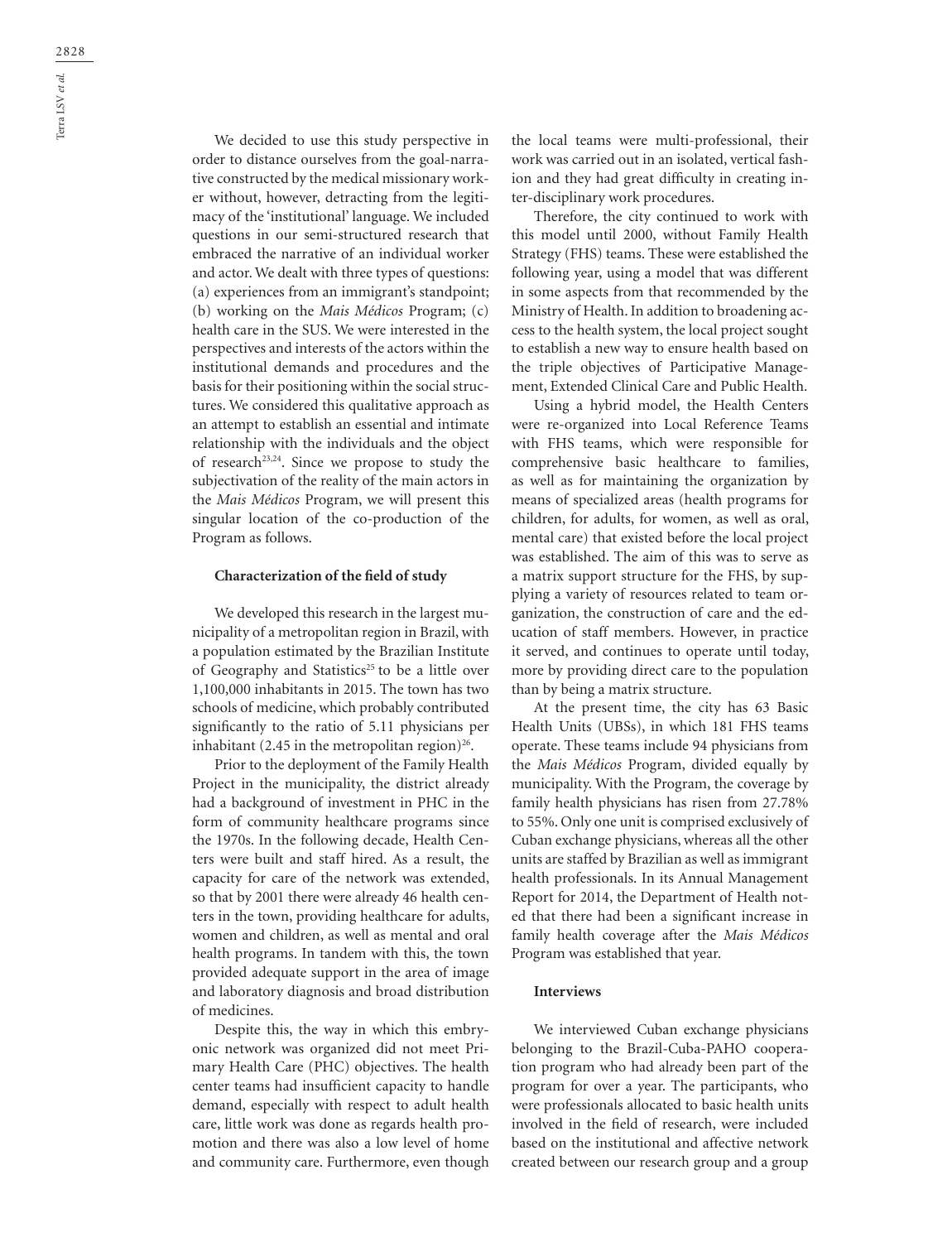of professionals during the course of the *Mais Médicos* Program.

Four male physicians and four female physicians with at least one specialization took part in our survey. They were all between forty and sixty years of age, had graduated more than five years previously and had served at least one mission abroad before joining the *Mais Médicos* Program. The profile of our interviewees was in keeping with that which Cavalcanti et al.<sup>3</sup> had already established, based on a PAHO data analysis related to the work profile of the Cuban physicians inserted into the *Mais Médicos* Program in the whole of Brazil, which is why we believe that these individuals are representative of the national context of the Program.

We approached these individuals during their working hours between November 2015 and February 2016. This research study was approved by the National Commission for Research Ethics (CONEP).

## **Analysis**

The primary source of our research material was based on the interviews staged with the Cuban health professionals. We also included secondary sources (the local population, physician/ inhabitant relationships, coverage, management reports) and, to configure the research field, our sources, who we did not identity so as to guarantee the anonymity of the individuals concerned, came from the Municipal Health Department.

We applied Content Analysis to evaluate this empirical material. We then conducted Thematic Analysis, which consists in discovering the nucleus of the meaning of a communication, the presence or frequency of which represents something for the analytical object targeted $22$ .

During the pre-reading and reading stage, we defined the following nuclei: 1. The actors: profile of the physicians interviewed; 2. Migration experience and relationship with Brazilians; 3. Professional work within the *Mais Médicos* Program and perceptions about the health network encountered. We structured the results based on these nuclei.

As a benchmark for analysis, we sought a model that has the centrality of the individual as one of its pillars, namely either someone who works for or is a user of the health system. Once this is established, we assume that the Paideia Method per se legitimizes the process of subjectivation of the reality of individual health workers, while also obliging these workers to acknowledge

the subjectivation of the experience of falling ill of a patient. We again returned to the study question to provide evidence that, in the analysis we performed, we moved between the inseparable universes of the professional and the individual, from the institutional and the subjective of the individuals-actors in choosing the spoken statements shown in the results and discussed as follows.

#### **Results**

## **The actors: profile of the physicians interviewed**

The Cuban physicians who were interviewed stressed their humble and poor backgrounds, as well as the opportunity they had to become physicians: *I was born into a poor, humble home and my family encouraged me to begin my university studies in Cuba. I studied for six years and graduated as a physician. I then specialized in Comprehensive General Medicine (MGI), I am a family physician* (Physician 3).

All the interviewees had completed at least one MGI specialization course and some had taken two or three specialization courses. They had all completed their mandatory civil service in their country, which, as they said, gave them the experience of working in poorer areas: [...] *I graduated in the interior of the country in 2002, I was one of the best physicians in the country that year, and that is when I began my life as a migrant, because I first migrated to the interior of the country. Cuba has a project that pays for the best physician to work in the districts in Cuba that are largely inaccessible, and that is where I went to work. The first job the government gave me was to work in a district that was very poor and very harsh and that is where I spent my first working year. I left after working there for my first year and then went to work in Haiti in 2004* (Physician 1).

All of the interviewees had curriculum vitaes that included a mission to Venezuela (other missions mentioned were Haiti and Bolivia), which was considered to be far harder than their mission to Brazil because of the violence and extreme poverty there. On the other hand, they had greater autonomy in these countries from the point of view of the process of medical work, since Cuba had implemented, together with their health professionals (physicians, nurses, dentists) their Barrio Adentro I, II and III programs. One declared: *In 2003 I went to Venezuela on a mis-*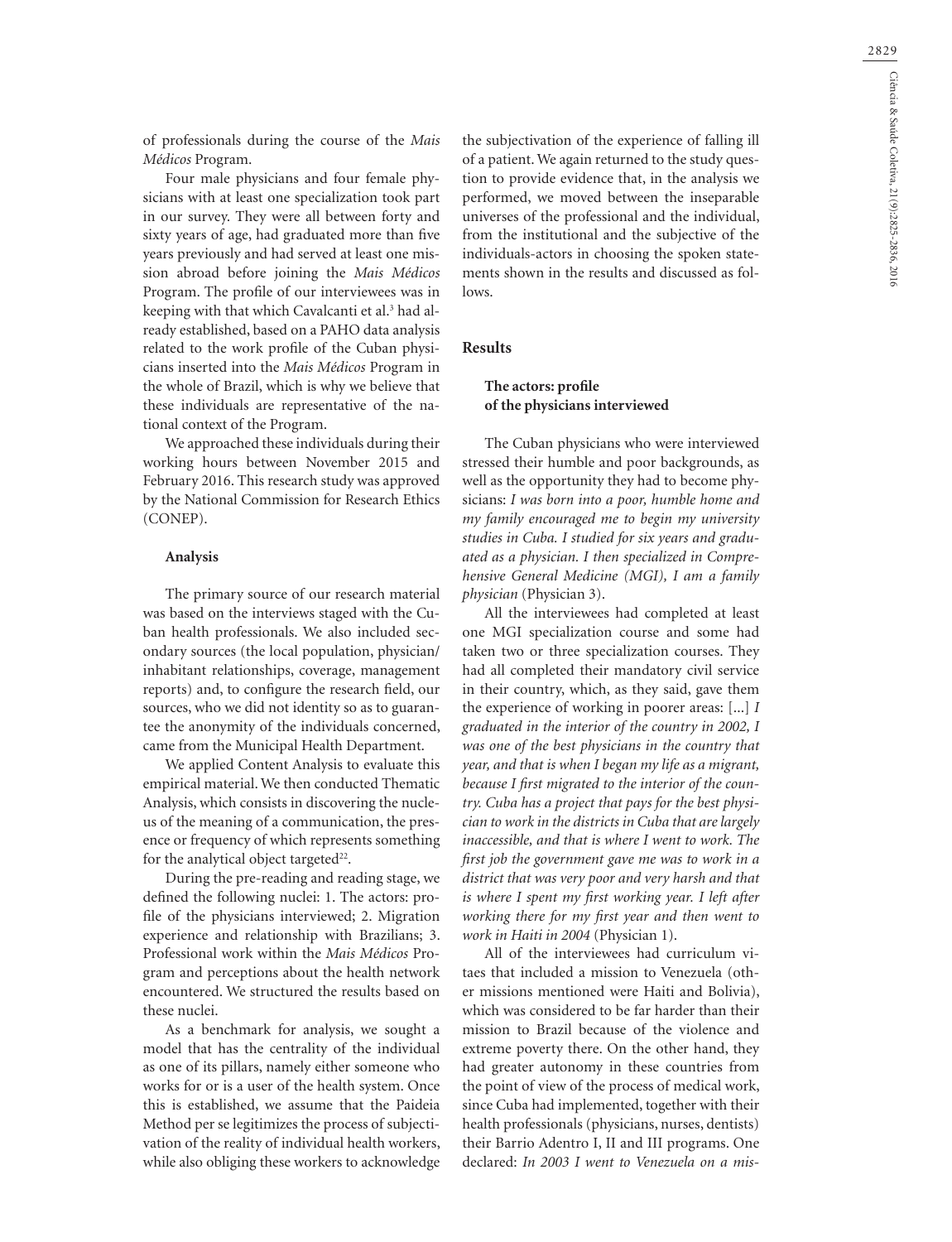*sion, and stayed there for 8 years. I then returned to Cuba and worked there for another 3 years. Throughout this period, I occupied a position in management, and taught medicine* [...] *I obtained a master's degree in PHC and I have now been here in Brazil for nearly 2 years* (Physician 5). In this interview, she mentioned the participation of the Cuban physicians in training physicians in Venezuela: *I worked there training the local physicians. We were the professors* (Physician 5).

Their motives for working in Brazil were permeated with professional altruism and were expressed very forcefully: *The motivation is essentially to set out, help and provide assistance to other countries in the world. You are undoubtedly aware that Cuba is one of the countries that provides support on a global level. We have physicians in nearly all the countries of the world, especially here in Brazil. The missions by Cuba have been conducted for many years. They are to help the countries most in need, because the population of Cuba has more physicians. Nowadays, we have plenty of physicians and can provide care to countries in need, in this case Brazil, which didn't have a sufficient number of physicians for the population in need* (Physician 2). Awareness of the rules and the reasons of why they take part in this work was identical in every interview: [...] *in such a tiny country, which suffers so much for economic reasons, I therefore decided to travel and work a bit, to work so that I can manage to move forward little by little* (Physician 6).

Individual economic motivation was also revealed in these interviews – the *Mais Médicos* Program represents an opportunity to improve their living conditions. It was clear that they were aware of and freely agreed to the value of the training grant they received for working on the *Mais Médicos* Program. The exchange physicians receive 30% of the training grant offered by the Program. The rest is sent by the Brazilian government to the Cuban government to finance health and public education, which is free: *So, the government needs us to work a bit to help to maintain the social project, which offers free education, free health, so this is the country's security project* (Physician 6).

Even though it emerged during these statements that the exchange physicians recognize the contribution they make, we also saw that they questioned the size and duration of this contribution: *In Cuba everything is free, because the population doesn't have to pay to study, they don't pay to play sports and they don't even have to pay for health care. In order to achieve all this, the money has to come from somewhere, so we are* 

*committed to the people in this way, that is to say, to maintain things as they are in the country. So, we come to Brazil and we now receive 30% of the salary and the other 70% is for our country. To speak quite plainly, we may have made this commitment to help our people, but it's also not fair to receive 30% for the rest of our lives* [...] *I went to work in Haiti and I was paid 20%* [...] *people also have to understand that we need to live, we too have our dreams* (Physician 1).

At the end of 2015, the monthly financial grant guaranteed by the municipality to cover rent and food in these locations – in accordance with the rules of the Program – was R\$ 2.200,00. This form of guaranteeing their living conditions was well evaluated by the exchange physicians interviewed, because this gave them the independence to live according to their own desires. In addition, the interviewees mentioned that they sent financial help back to their families in Cuba.

Even though they were prepared to serve in long-term missions abroad, they revealed their concerns about the effects of isolation: *So I said, please God don't let me go to Amazonas, because this is a difficult situation for a woman. Even for a man things are pretty complicated. I had already spoken about the situation that meant we had to stay 20 (twenty) days with the tribes and one week out, so they organized things so that each person should know where they were going, what they were going to do, the type of work, etc. Things were organized so that there are 40 (forty) hours of work and 8 (eight) of study and 32 (thirty-two) inside the post. Those that have this type of work are those who are living in this area and I think their work there is by far the most complicated, so they should be given greater recognition for this, because life there is really difficult* (Physician 2).

The fact that some exchange physicians have the possibility of receiving family members here in Brazil, based on special permission being given for family members to study and work in virtue of their professional participation in the *Mais Médicos* Program, was very well received. This offsets the effects of distance between them and their families in Cuba. In these cases, the travel costs are covered by the participants themselves.

## **Experiences of migration and the relations with Brazilians**

The reception they received in Brazil from the PAHO and Ministry of Health teams was considered to be good. According to the exchange physicians, they were offered decent accommo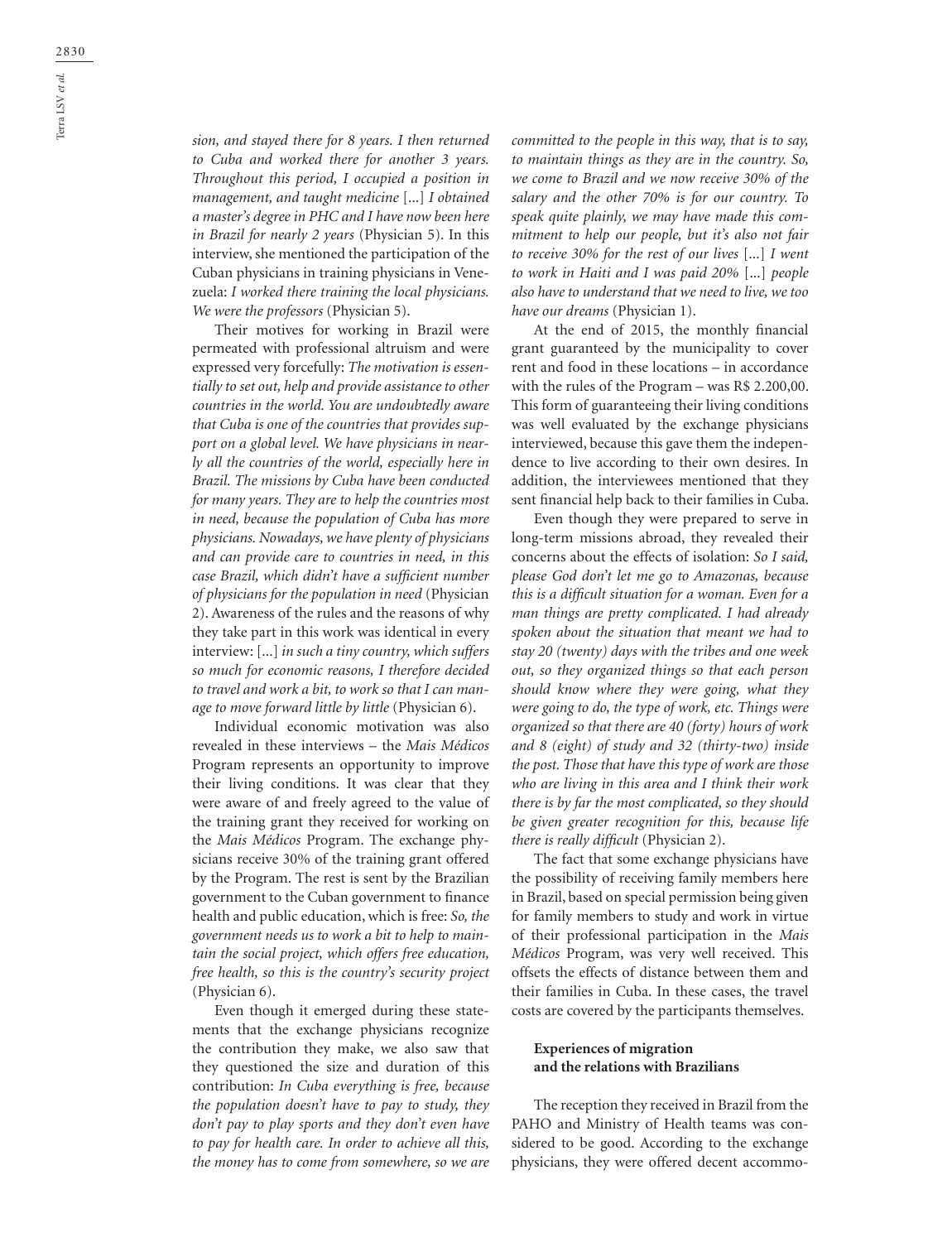dation and food during the time they were being prepared for this work. However, when they arrived at their target destination, there were serious planning failures, which caused them some discomfort during the first 15 days: *They only had one house, or one or two houses, for 60 (sixty) people. We had to sleep on the floor, they brought mattresses for us to sleep on the floor; it was horrible, really bad* (Physician 1). The local authorities intervened to resolve the problem, but they had to keep on changing hotels for over two weeks, with their baggage stored on the buses.

At first, the Cuban exchange physicians suffered some type of resistance or obstacles to their integration in the work place: *The first few days were a bit difficult, because as people are not used to working with other professionals, it was therefore a bit difficult. Both for them and for us it was a bit difficult; there was a certain resistance, but then everything improved* (Physician 6).

We examined reports about the efforts made by people involved in the *Mais Médicos* Program work to mitigate these effects, which appears to have been well conducted according to the Cuban physicians: *I work in a good health team, in fact a very good one. They gave me a lot of support and they gave me confidence not to be afraid to ask questions about matters I had not yet mastered. This is because this system is totally different to ours, so I received a lot of support, and I am very happy; I work with a very good nurse* (Physician 6).

In addition, we noticed an attitude in their statements that is very much directed towards what is involved in work on a *Mais Médicos* Program mission: *I did not come here to get involved in politics; I came here to work and these barriers were steadily overcome. Some of my other companions had greater difficulties, but I had none, and my communication with my team, with all those who work here, all members of staff is very good. I am pleased with the way I was received here, by the coordinators. They were really very good and very receptive* (Physician 4).

The (ideological) barriers to integration affected the professionals at different levels: *Rejection; at first the physicians faced a great deal of rejection, though in this location it has not been a problem, I no longer sense this feeling of rejection, though the first year was very difficult* [...] *in the way people behaved* (Physician 6). These barriers varied according to their past experiences, the characteristics of the community and the team to which they belonged: *So, at the beginning, things were a bit constrained because our medical school, which you know, would not accept the program and* 

*this was something that was debated, discussed until they managed to introduce the program, right? This was one of the first obstacles that delayed the project, as well as the question of language, because people still did not understand that there are some words I do not know and can't make myself understood. However, they try to make contact with us, and if I cannot speak to them, they try to understand what I am saying. Then I ask someone here to help; there is a nurse here who helps me as well* (Physician 2). The question of language is a significant obstacle: *The greatest difficulty that we have to serve as physicians is our accents* [...] *we are always going to have a patient who does not understand something, who cannot fully understand what we are saying, but at least until now I have had no problems with this* (Physician 8). This perception varies between the health teams and the communities.

The relations between the exchange physicians and the community were highlighted by the participants: *Sometimes when there are problems of disorganization within families, involving a family crisis, when they (Brazilians) do not know what to do, we interfere as a team. We make educational interventions; we discuss the situation with the family, and give advice to each one, explaining to each member of the family how they can help resolve the problems they are facing, then the results are plainly visible* (Physician 3). We also asked the participants if the fact that they were Cubans helped them get closer to the community during their health practices, and we were told the following: *It helps, because they know we are Cuban physicians, because many people know that the medical practice in Cuba is good, and this is encouraging, and you feel more confident. This encourages you to commit yourself each day, so this makes you feel good and you do not feel any rejection from any other professional* (Physician 6).

When we asked about perception regarding their professional environment, all affirmed that they had a positive perception in relation to this: *Our integration with the health team was also excellent. There are four health teams here; we have a large population and these teams include a gynecologist, pediatrician, psychologist and nurses. We have three nursing assistants and Community Health Agents (CHA). We have 4 CHA in the teams, which means the teams are well staffed. We have two physicians specialized in community medicine; one Brazilian and myself, so the team operates well. We get the agendas, we get the home visits and independence to meet the existing demand* (Physician 2).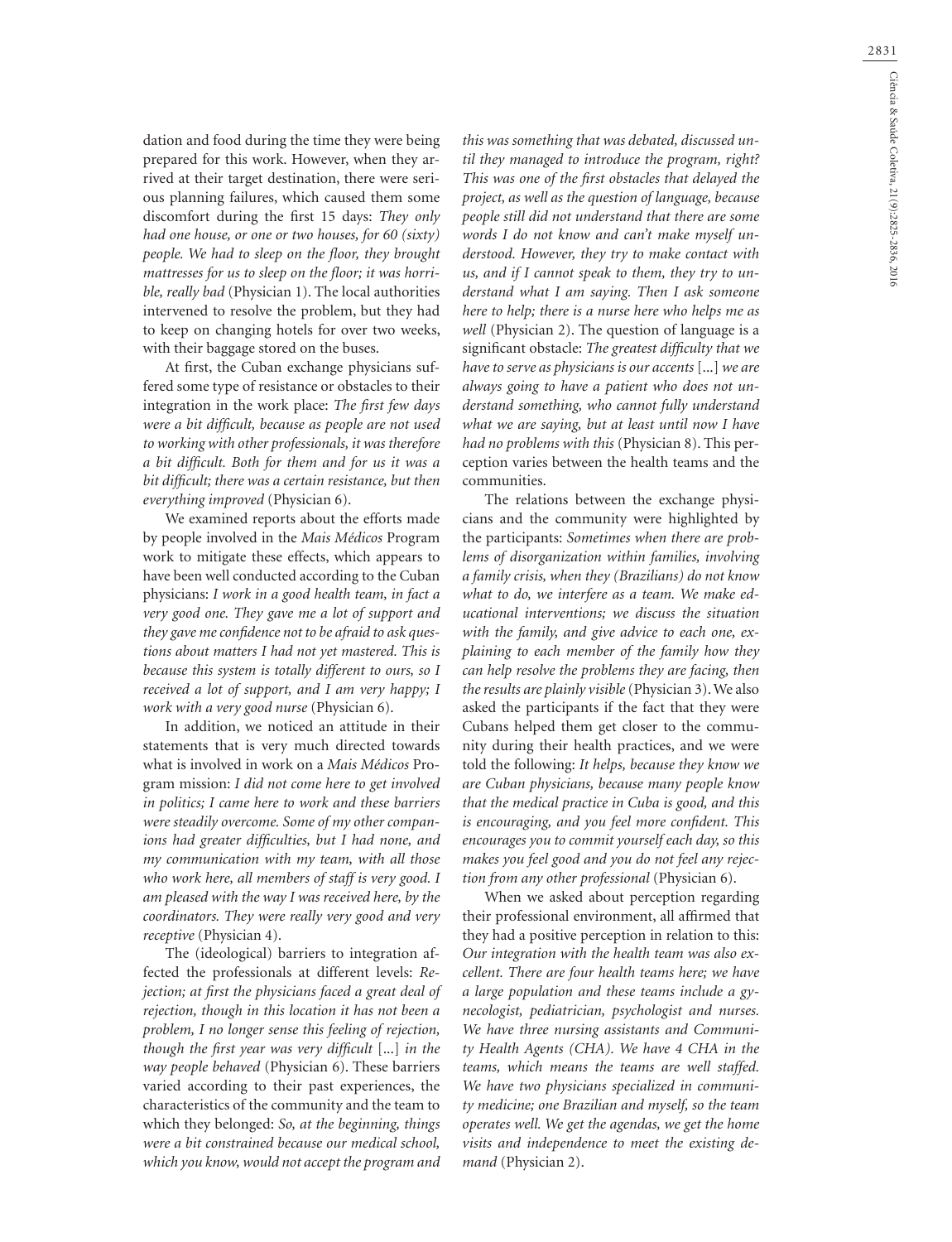The relationship with the heads of the health units was perceived positively. Even when initial reactions had been less than friendly with some of their medical colleagues, it seems to us that an effort was made by the exchange physicians to create good working relationships, according to them by adopting an attitude of discretion and hard work. They felt integrated into the team and very much valued the multi-professional work: *We get together on Mondays at 5 pm so that's when we have a meeting with the team, and we assess some case that had been evaluated during a home visit that day. Sometimes, it is a case that the pediatrician or the gynecologist is interested in discussing. The cases that are generally discussed the most are those involving mental health, which everyone takes to the meeting and to which the psychologist gives priority* (Physician 5).

 Although there have been some signs of unease among their colleagues, they consider their relationships with the Brazilian physicians as being good, and that the latter have a good deal of technical knowledge and are very well trained and willing to share this theoretical knowledge: [...] we discuss a case here and all the qualified *physicians who are dealing with a complex case, who have to operate with a cardiologist, involving some sort of surgery, come to talk to me. We have an exchange of ideas; we discuss the matter here, and every week here at the health post, for example, on Friday, we include some issue, for instance, last week we began to discuss male health issues* (Physician 1). Nevertheless, we saw that there are shortcomings in this relationship: *When a Brazilian physician is explaining something, he is speaking from the point of view of having greater knowledge. He has a different point of view about treatment and another opinion and voices this. He doesn't like it if a physician, who is an outsider, suggests another type of treatment, so this is a negative aspect to my mind* (Physician 8). These barriers also occur with specialists within their own particular areas of knowledge, who find it difficult to work with general practitioners.

# **Professional activity in a Mais Médicos Program and perceptions about the health care network encountered**

The *Mais Médicos* Program is in itself a professional training project, which justifies the training-grant that the exchange-physicians receive for their work with the SUS. This training began in Cuba, after the professionals had been selected for the *Mais Médicos* Program and had

signed an employment contract. They first underwent a one month's preparatory course in Cuba that included two lines of work: teaching of the Portuguese language and studies about the SUS. Questions about Brazilian culture were also discussed. Once they had arrived in Brazil, they spent a further month of preparation using the same lines of work, albeit more involved with specific issues concerning the health situation in Brazil and the health programs that are provided in PHC. We noted that the Cubans evaluated the preparation carried out by the *Mais Médicos* Program as being good, even though it could have lasted longer. At the end of this, everyone took an examination, related both to their knowledge of the Portuguese language as well as the work of a SUS physician.

The specialization course was very well evaluated, since the exchange physicians felt that the course provided by the *Mais Médicos* Program added value to their careers: *It was good, it lasted a whole year and involved many complex cases about problems related to the health situation* [...] *we did an end-of-course work project, it was good* [...] *but the specialization course per se gave me a great deal more confidence* (Physician 6). *The most important part is to do as much as we can as professionals, this is an important part of the studies of the* Mais Médicos *Program participants, involving research and the problems of the community. Also, knowing the exact moment and situation you are working in is centered on a problem in the Basic Health Unit where you work and is a concern that needs to be constantly examined. The medical knowledge that we had in Cuba need to be put into practice and all of this is very good experience* (Physician 3).

 Furthermore, the Cuban missionaries value the training given to the whole team, for instance, in relation to the SUS protocols: [...] *there are many things that we never did in Cuba and which we began to do here, I acknowledge that. They taught us how to take electrocardiograms during our training course and focused on women's health. In other words, they give us ongoing training. I think this is to encourage those of us who are physicians on the Program to be ever better prepared* (Physician 8).

With regards to their work in the SUS, the exchange physicians considered that working conditions were generally satisfactory: [...] *Cubans are used to working in difficult working conditions, so I think the conditions here are good* (Physician 2).

The main finding in relation to clinical practice involved the difficulties in coordinating healthcare in the municipal health regions, due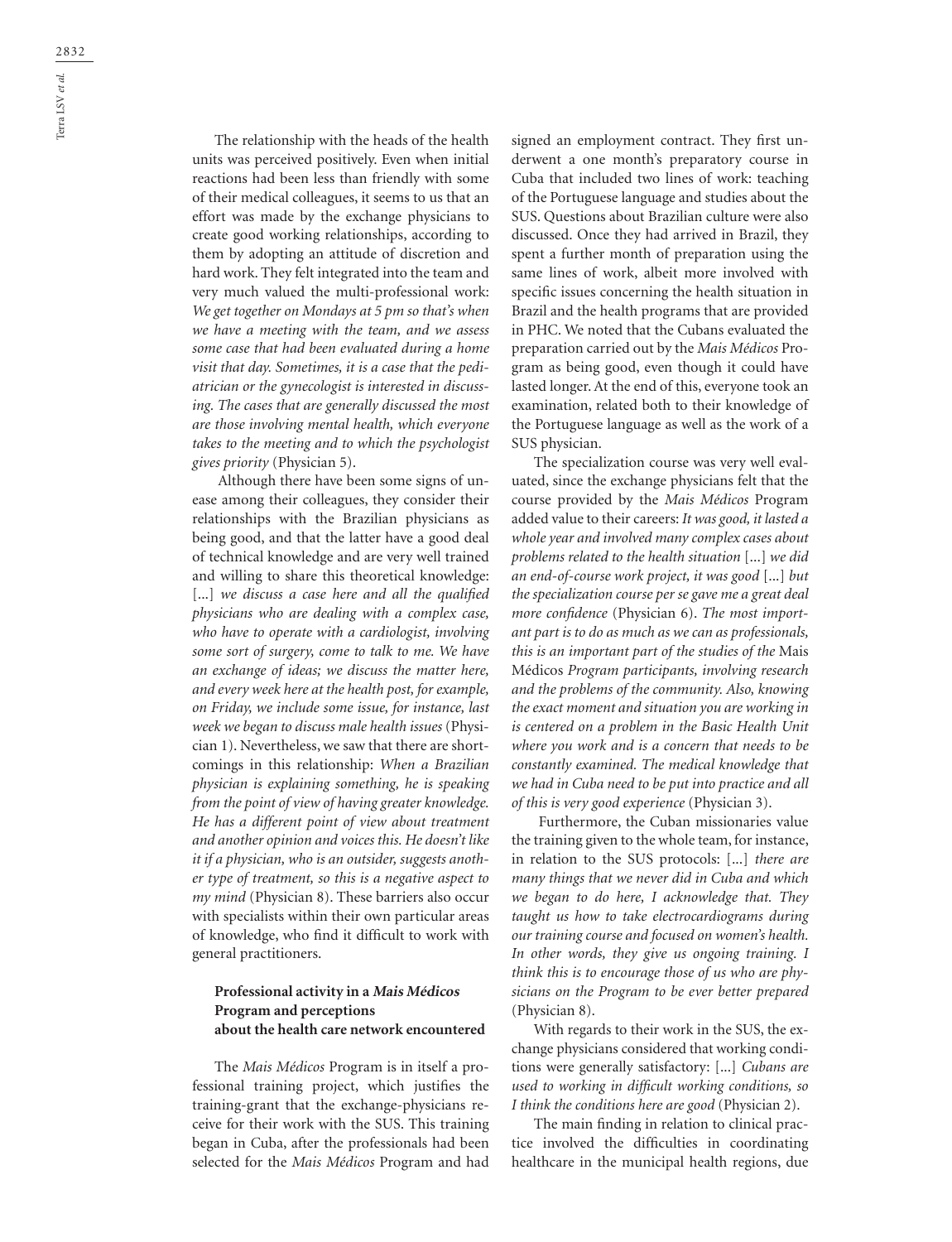2833

to the difficulty they had in receiving feedback about referrals: *The longest delays involve patients who have been given a referral, for cardiology, neurology, orthopedics, which takes a long, long time* [...] *it is very difficult when there is a need for a referral and counter-referral because, in my case, I have never received a counter-referral for a patient* (Physician 4). They also suffer from the lack of different types of specialists in the health units: *I would like to see here in the primary health care network, here at the health center, other types of specialists, for instance, a rehabilitation physiotherapist, which would mean we would not have to make so many referrals for these lines of patients who have, for instance, suffered a stroke and it takes ages to find a place in rehabilitation for them, and this means we waste time in return*ing this patient to society, so I would like it if other *professionals here interacted with the BHU, to improve this inter-relationship between primary and secondary healthcare, which is not that far apart, but we should be closer, and at times is so distant* (Physician 3).

We noted transversally in the interviews that great value is given to the interventions they make in the district, in the home visits, since the exchange physicians believe that, when they are in the patient's home, it is much easier to instill care. This is similar to the way they operate in Cuba, where they live in the same districts where they work: *For me, the way we work in the community is different; here we only have contact with the community on the day we make home visits* [...] *I specialized in what in Cuba is called comprehensive medical service for three years. I spent the whole time working in a family physician's surgery. This is a typical surgery located in the community. You live above and work in the lower part of the building. You are open to the community for 8 hours and can also provide care to whoever appears outside these hours. This forges strong ties with the community; it's very good and provides comprehensive medical care in pediatrics, gynecology, and obstetrics. It offers all types of basic care, so you can help a patient with appendicitis, you can identify an acute appendicitis as well as hospital emergencies* (Physician 5). This system both appears to offer benefits – getting to know the population and their health situation better; to be closer to the families and the community – as well as disadvantages – which, according to another physician taking part in the Program, means there are no specific hours for working and for resting, nor any limit to the number of consultations you have to give every hour or every day.

We also noted the value given to the Community Health Agent (CHA) a figure that does not exist in Cuba: *The CHA is very important, because he is only in the streets, since those patients who do not open up with a physician during a consultation, say far more when they are with a CHA. This is what they bring to our team meetings and this enriches the meeting, enriches a consultation, so that for me and the team the CHA is a really good thing* [...] *because as we know, everyone wants to work according to their own ways, alone and so here this interaction is achieved* (Physician 8).

They perceived that health promotion and prevention are only a small part of their work in Brazil: *I can go out to a place once a week for just two hours – it is a very large area, the area we cover is very, very big – so we simply don't have time for more* (Physician 6), while in Cuba the community is the main focus of their work: [...] *because you live within the community, you give consultations at home, you can establish good communications with the family, you can see the risk factors that they have and that is really important in order to provide complete medical treatment* (Physician 7). One case illustrated the effectiveness, in the view of the participants of community medicine: [...] *I remember that I had more than one patient with severe aortic stenosis who was going to be operated and the diagnosis had already been made at home; it wasn't in the surgery and was not detected there. I went to see another patient who was not feeling well for some other reason, and I then heard that another patient was not well, had a syncope and fell often. I got a stethoscope and in a consultation on the street I detected severe aortic stenosis.* (Physician 1).

We also found differences in the way a physician worked in Brazil and Cuba, which generated different behavior patterns on the part of the Brazilian and Cuban physicians, probably because of their different worldviews on health: *My view is that medicine is not a business, I believe that medicine needs to be respected and dealt with by the government. I agree, for instance, with countries where if you are a physician you first have to work in public health and only after you have worked in public health can you then have a clinic* [...] *but I think that you have to work with the population first. You have to do what SUS is trying to do now; during the first year you do your residency, then for second year you have to do family health. I think that's best, because in field work if you distance yourself a little from reality, you distance yourself a little from the patient* (Physician 1)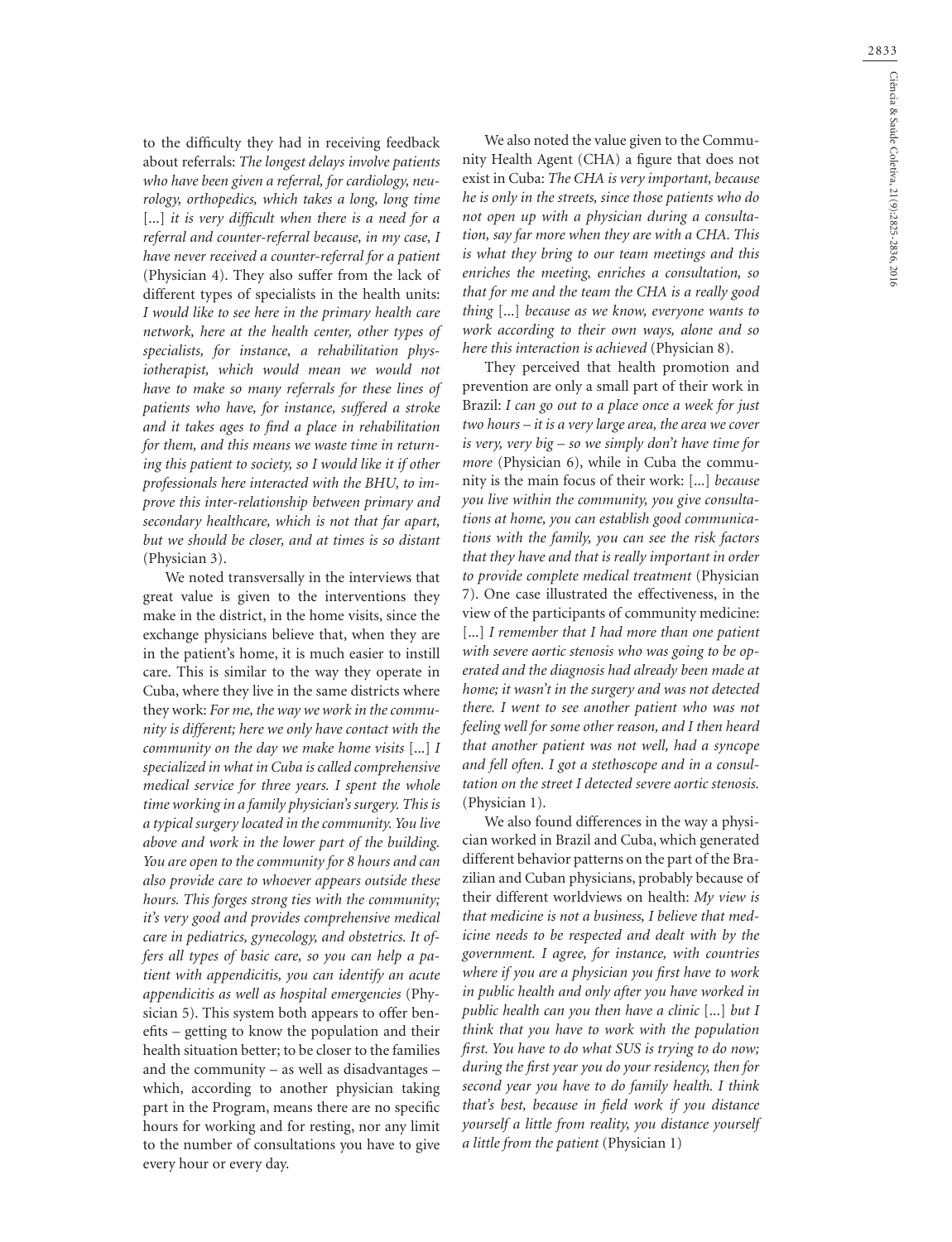We summarize below some of the findings we consider to be important in the subjectivation of the scenario of investigation by the *Mais Médicos* Program individuals-actors who we interviewed: a class culture that is differentiated from the hegemonic culture of Brazil. It is a vision of medicine as a form of self-fulfillment and professional altruism, a perception that people feel uncomfortable with the presence of exchange physicians, and how to practice clinical medicine without negating biomedicine, but by incorporating it in a humanist health project. The missionary altruism coexisted with questions relating to daily life, that represented part of the criticisms made by the physicians about the *Mais Médicos* Program, involving problems about the way they were received in the city and their perception that they could have a better financial return for their services. In the end, a positive transversal assessment was made by all concerned.

For Campos<sup>17</sup>, the Paideia Method encompasses general practice, public health and management, namely health production and professional and personal fulfillment. It considers the interests and desires of different groups, calling into question institutional objectives without paralyzing social action in defense of life. The health service is that emerging from the socio-historical context, the individuals involved and the institutional guidelines mentioned. The shared construction with the institutional actors makes it possible for constant changes to be made among these professionals and their teams in collective and reflective spaces<sup>6</sup>. As foreseen by the Paideia Method, strengthening the individual and establishing co-management of procedures can influence other individuals and practices involved, in a growing spiral.

We observed many similarities between the way the Cuban physicians practice medicine and comprehensive clinical practice. In their interviews, they clearly showed a greater affinity with the living conditions and culture of their patients, which also come to be considered in the construction of health care. The health care professionals widened this intervention by a strategy of sharing with the individuals the management of their own treatment, applying the Paideia concept of co-management to general health practice. This construction is also visible in the changes in the daily living habits of a community with regards to disease prevention and health promotion, issues to which the exchange physicians would like to dedicate more of their working time.

This wish could be achieved through the concept of horizontal and longitudinal care – a link that is being constructed by the physicians together with the community. The horizontality of care in inter-professional relationships should be, in our opinion, a powerful element of the Program and one that deserves further studies. The statements given by these actors introduce important reflections about the principle of comprehensiveness of the SUS. Although the aim is to provide patients with comprehensive care, with medical specialists forming part of the health care network and PHC being the priority in charge of care8 , the physicians made it clear that they do not have access to treatment by specialists. This means that health care given to a patient is fragmented. The proposal of Community Medicine in Cuba<sup>27</sup>, where the family physician monitors patients from the first consultation until they receive specialist treatment, means that there should be co-management of care even with specialist care, which is in line with the principles of the broadened clinical practice and of the matrix support given by teams of reference, who work in the opposite direction. The training given to Cuban physicians is based on district and community<sup>28</sup>, in a health system that is centered on PHC, which would make the Family Health concept far easier to implement.

The presence of specialists in PHC, as suggested by one of the physicians interviewed, would, in part, respond to the criticism about health care coordination. In the municipality studied, pediatricians, gynecologist-obstetricians, psychiatrists and general practitioners form the basis of the health care network. Although they are responsible for matrix support in FHS teams in Broadened Clinical Medicine, in daily practice they maintain health assistance by areas, so that the general practitioners provide very little care in areas of mental health, child health and women's health. Thus, the specialist physicians are not fully included in the routine of the FHS, and do not, for instance, carry out home visits<sup>29</sup>. However, it is important that we think about a model that would provide a more effective form of comprehensive health care, be this either through greater articulation within the health care network, or by having specialists work more closely with PHC.

The great interest shown by the *Mais Médicos* Program actors in being able to work in the districts can be interpreted as a form of network training. The construction of care based on the living experiences of patients, and not just on values introduced from another context by a health professional, is in line with the objectives of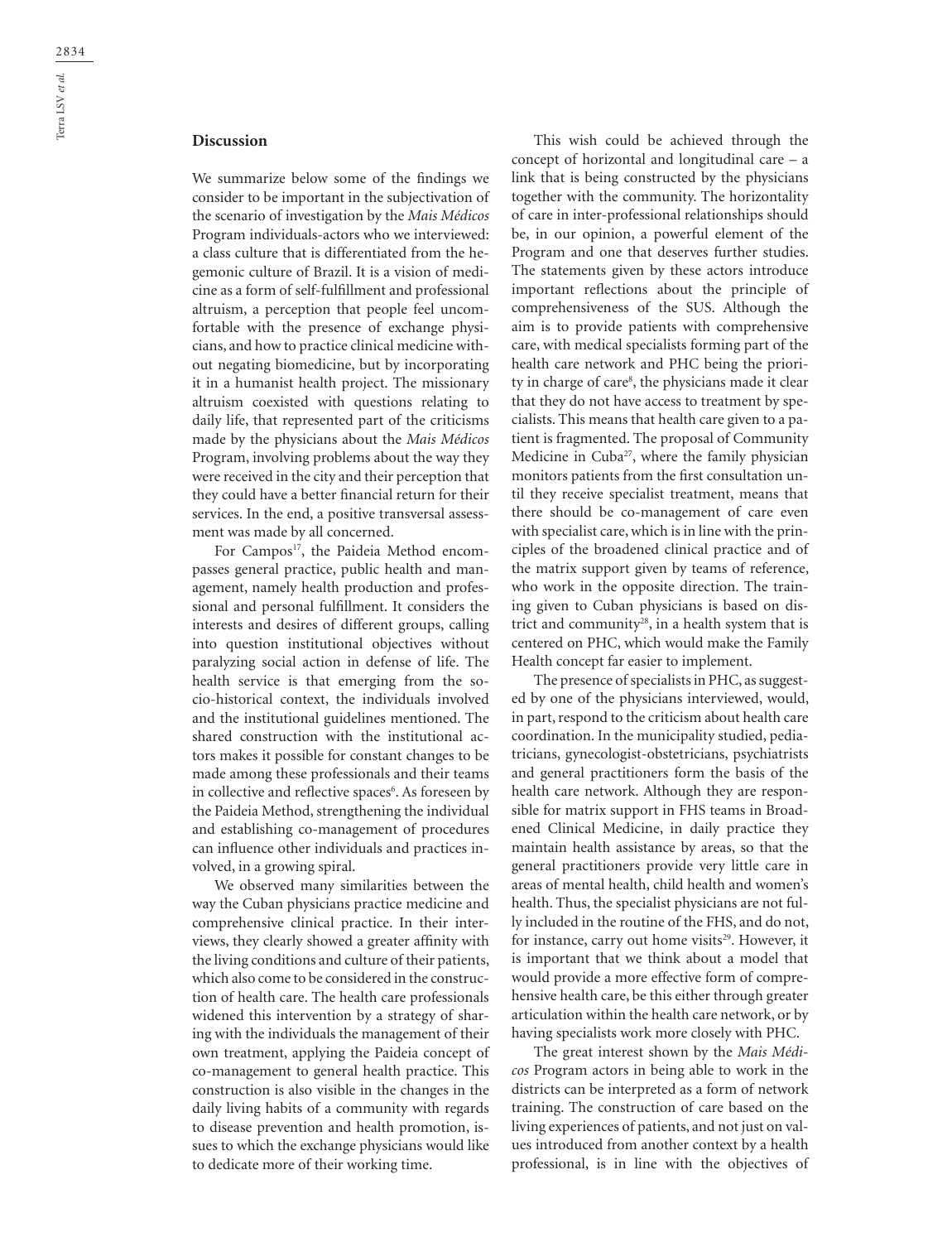Broadened Clinical Medicine. District healthcare was an issue often mentioned in statements given by the professionals as being an important factor for the production of health and as a source of self-fulfillment in their work. In Cuba, health professionals not only work in the community, they also live in the same area where they work, in a building constructed by the government, where their surgeries are also located<sup>27</sup>.

In addition to providing district health care, another experience introduced by the *Mais Médicos* Program, which was presented as a source of professional and personal fulfillment, and which is part of the Paideia concept, was Ongoing Education. Apart from the specialization course in Family Healthcare that was part of the Program, this course experience was expanded by means of proposals presented by the municipality studied. Different reports were given: matrix support given to a urologist to train for early diagnosis of prostate cancer; participation in multi-professional training promoted by the network, involving different themes over the years; training for cardio-respiratory arrest provided by a SAMU (Mobile Emergency Care Service) team in the health unit itself – all of which were shown to be a source of satisfaction to those interviewed. These experiences serve to bring professionals from different areas closer together and to form part of the same area of knowledge – Primary Health Care, which promotes co-management and creates collective learning spaces, integrating different areas of knowledge and provoking reflections about work practices.

We had hoped that the *Mais Médicos* Program would have brought about changes and different reflections in each municipality in which it is implemented. In the context studied, namely a network that is already well established and well formed, the tensioning was less apparent in the sense of constructing PHC, and more on the need to shape the network and the forms that are used to practice comprehensive medicine. The potential of the program exceeded any initial barrier, because of the way the population has shown how closely connected they are to the teams formed by exchange physicians.

We conclude with the subjectivation of the *Mais Médicos* Program as seen by individuals-actors involved in this study – medical practitioners from Cuba – whose experience in the Program has proved to have great potential, both in a personal and professional sense, as well as bringing about a transformation in the biomedical paradigm. This is achieved without rejecting biomedicine and personal aspirations, along with the tensions between class cultures and different world visions about the physician's duties, which represent factors that are essential in order to reproduce the SUS as a democratic policy and supportive system in accordance with the Paideia Method.

## **Collaborations**

LSV Terra, FT Borges, M Lidola, SS Hernández, JIM Millán and GWS Campos participated equally in all the preparatory stages of this article.

#### **Acknowledgements**

We would like to thank the European Union for providing financial support to this investigation, which was conducted by the Escuela Andaluza de Salud Pública (EASP) in conjunction with the Pan-American Health Organization (PAHO), the World Health Organization (WHO) and the Ministerio de Salud Pública de Uruguay (Secretaría Técnica de la Red Iberoamericana Ministerial de Migraciones Profesionales de Salud – RIMPS), by means of a contract.

We would also like to thank DAAD/Germany, for the Post-doctorate grant awarded to Maria Lidola, a visiting researcher at UFRJ.